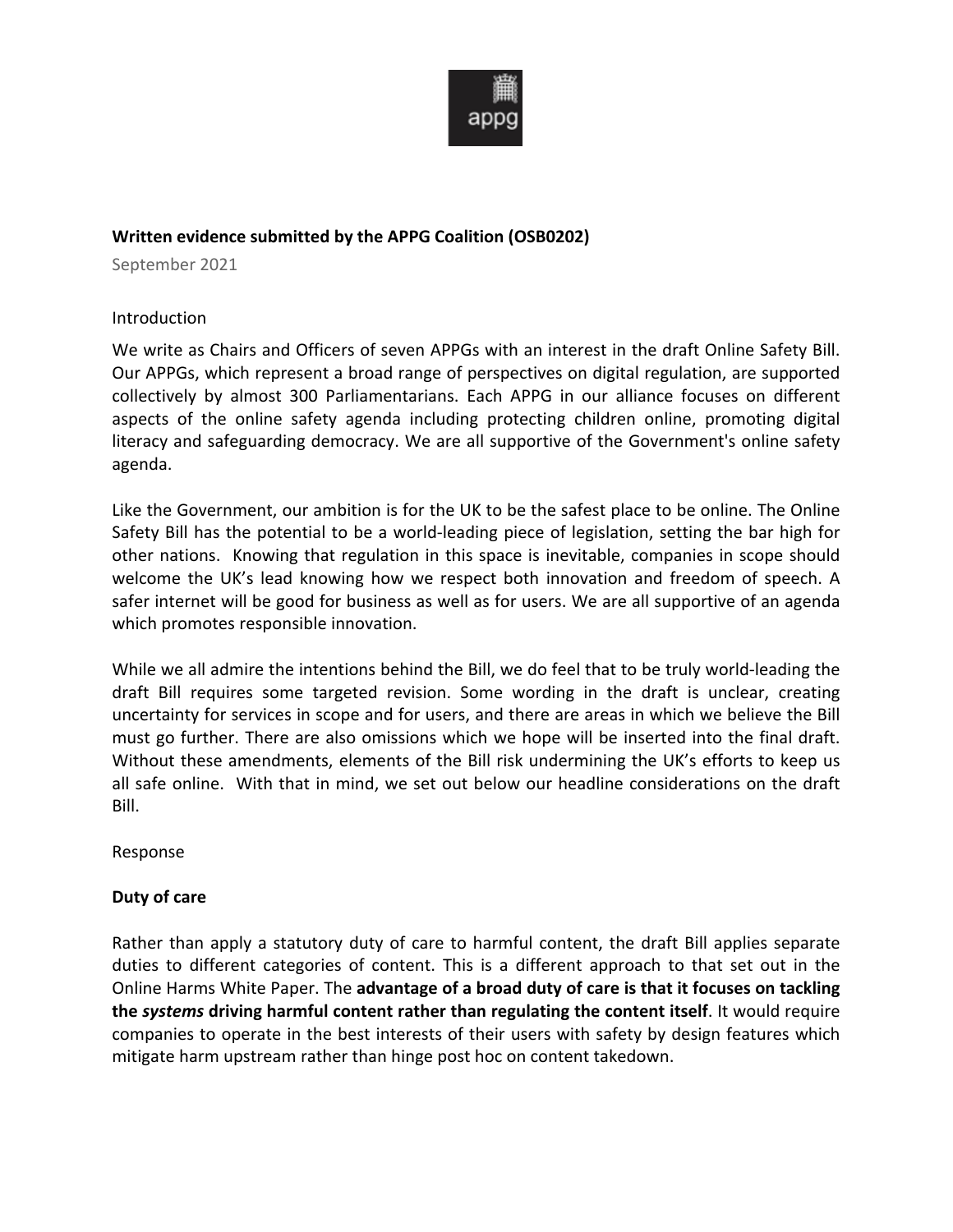**While the categories of harmful content in the draft Bill are broad, they expose the Bill to legitimate concerns about free expression**. This is particularly true of Clause 11, "Safety duties protecting adults: Category 1 companies". Whereas the safety duties for illegal content and for content that is harmful to children (Clauses 9 and 10) demand services operate "systems and processes" to reduce harm, Clause 11 defers the management of harm to Category 1 services, leaving them free to manage such content however they choose as long as they set out their approach clearly in their Terms of service. **This is a continuation of the status quo, with private companies deciding what legal content is visible with no scrutiny of how such moderation decisions are made.** 

**The inclusion of content that is harmful to adults is an important facet of the Bill, which should not be limited only to criminal content.** However, it is important that the management of "legal but harmful" content is not deferred to company T&Cs. **Better for the safety duties for content to be aligned, focusing on "systems and processes" across the board to ensure this regime is both consistent and truly human rights respecting. In addition, Ofcom should also be empowered to intervene to ensure companies' terms and conditions are sufficiently robust.**

## **Algorithmic curation of content**

We are encouraged to see the draft Bill acknowledge the power of algorithms in several instances. **Algorithms are the driving force behind what we see and how we behave online.** They show us content we choose to see and much which we don't. They recommend what we might like and nudge our user journeys, including who we meet online or what we might believe to be true. They are fuelled by data about user interests and engagement, in turn feeding users more content to keep them engaged. **Their incentive - to extend user engagement times to sell more ad space - is not always compatible with society's broader interests.**

The Risk assessment duties set out in Clause 7 demands services take into account "(in particular) algorithms used by the service, and how easily, quickly and widely content may be disseminated by means of the service"<sup>1</sup>. This applies to all content duties (illegal; harmful to children; and harmful to adults). **This explicit inclusion in the risk assessment duties is welcome.**

It is unclear whether algorithms are included in the definition of "systems and processes" set out in Clauses 9 and 10. **Algorithmically moderating content has proven to penalise minority groups given the much documented inherent biases in algorithms.** "Systems and processes" should not mean platforms use more algorithms to modify content, but instead **apply more nuanced harm reduction measures to mitigate harm. This should be clarified in the draft Bill or associated Codes of practice.**

<sup>&</sup>lt;sup>1</sup> Online Safety Bill, Section 7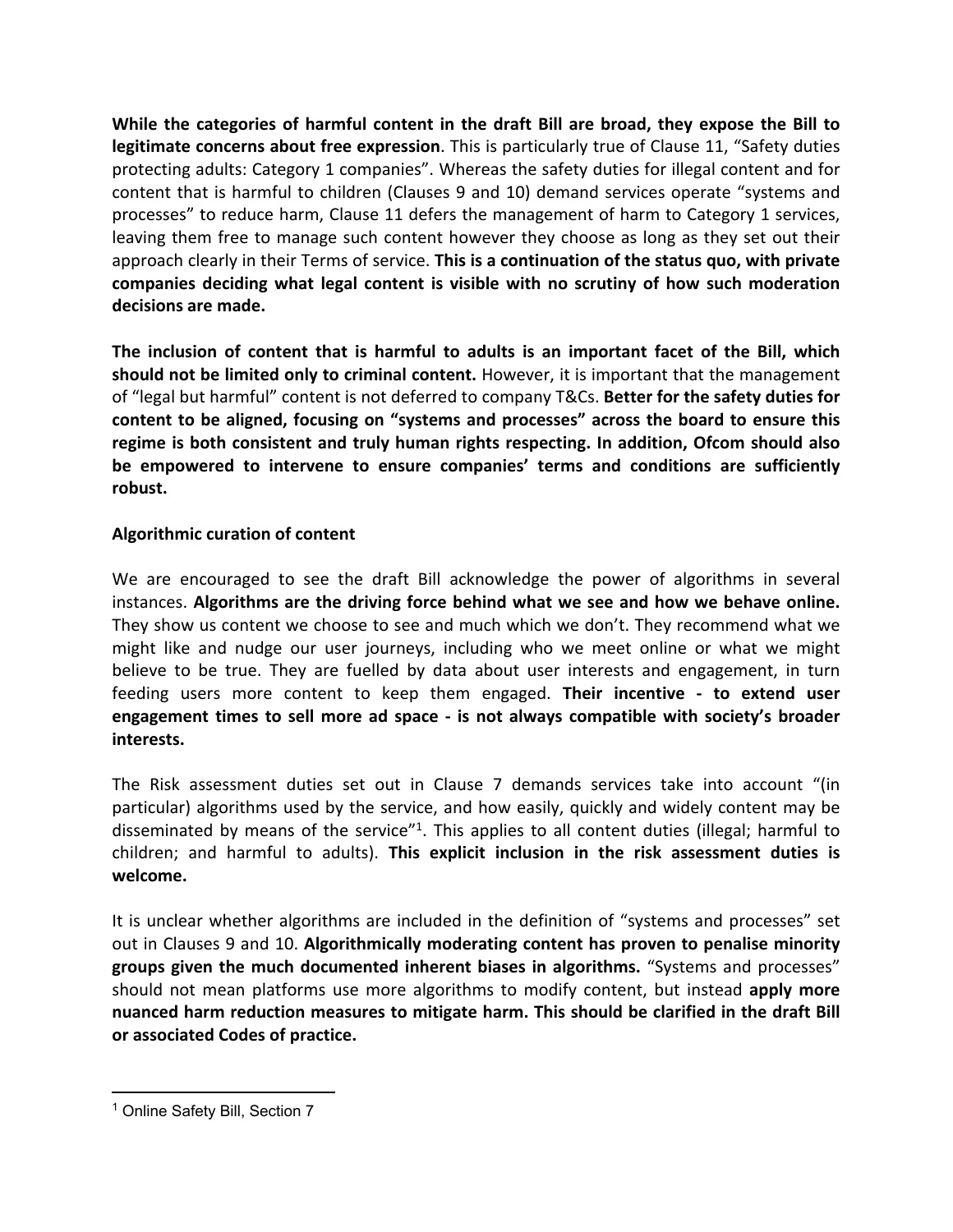To truly understand the role of algorithms in promoting harmful content, **the regulator must be given clear powers to investigate the algorithms of services in scope**. At present, there is a massive asymmetry of information. The companies have all the data and tools needed to track, measure and evaluate these harms - indeed these tools are a core part of their business - but they make none of these available to public oversight. While certainly playing a role, **transparency reports are insufficient. Without access, regulators are forced to rely on the companies to police themselves.** Ofcom needs the in-house expertise and ability to carry out an algorithm inspection with the consent of the company; or if the company doesn't provide consent, and there are reasonable grounds to suspect they are failing to comply with requirements, to use compulsory audit powers. Chapter 5 of the Bill may be the correct place for such wording. There is precedent for UK regulators having such powers, with the ICO, IPCO and FCA all holding similar enforcement capabilities.

## **Enforcement**

**Ofcom must be sufficiently empowered to enforce this agenda at pace.** Ofcom's principal duty is "to further the interests of citizens", putting the needs of the citizen ahead of the consumer. This principle should be upheld when considering the nature and scope of the powers available to the regulator.

As above, **Ofcom should also be empowered to intervene to ensure companies' terms and conditions are sufficiently robust.** There must be high standards that Ofcom can impose on companies whose self-determined T&Cs are not up to scratch. **It must also be able to use director liability as a last resort,** and this power should be awarded as part of primary legislation. Leaving such a sanction to secondary legislation would not afford it the due and proper scrutiny it is warranted given the severity of the penalty.

# **Definition of harm**

The definition of harm in the draft Bill is limited to risk of harm to an *individual* adult or child. This differs from the Online Harms White Paper which proposed "prioritising regulatory action to tackle harms that have the greatest impact on individuals or wider society."<sup>2</sup> **Many platforms in scope of these regulations are social** *networks***. They encourage users to find a sense of group identity online in a way that would be more difficult in the offline world**. This offers many benefits but also means it is far easier to target, access and influence groups online than it is offline.

**The Bill should account for the collective impact of harmful content and make suitable provisions for mitigating such impact.** This may be through revisiting the definition of harm, through amended risk assessment duties or other means.

Finally, to **bolster the protections for individuals online the Government needs to demonstrate its commitment to specific changes in the law particularly around intimate image abuse.** The duty of care does not improve the criminal law's capacity to provide effective

<sup>2</sup> [Online](https://www.gov.uk/government/consultations/online-harms-white-paper/online-harms-white-paper) [Harms](https://www.gov.uk/government/consultations/online-harms-white-paper/online-harms-white-paper) [White](https://www.gov.uk/government/consultations/online-harms-white-paper/online-harms-white-paper) [Paper](https://www.gov.uk/government/consultations/online-harms-white-paper/online-harms-white-paper) [-](https://www.gov.uk/government/consultations/online-harms-white-paper/online-harms-white-paper) [GOV.UK](https://www.gov.uk/government/consultations/online-harms-white-paper/online-harms-white-paper)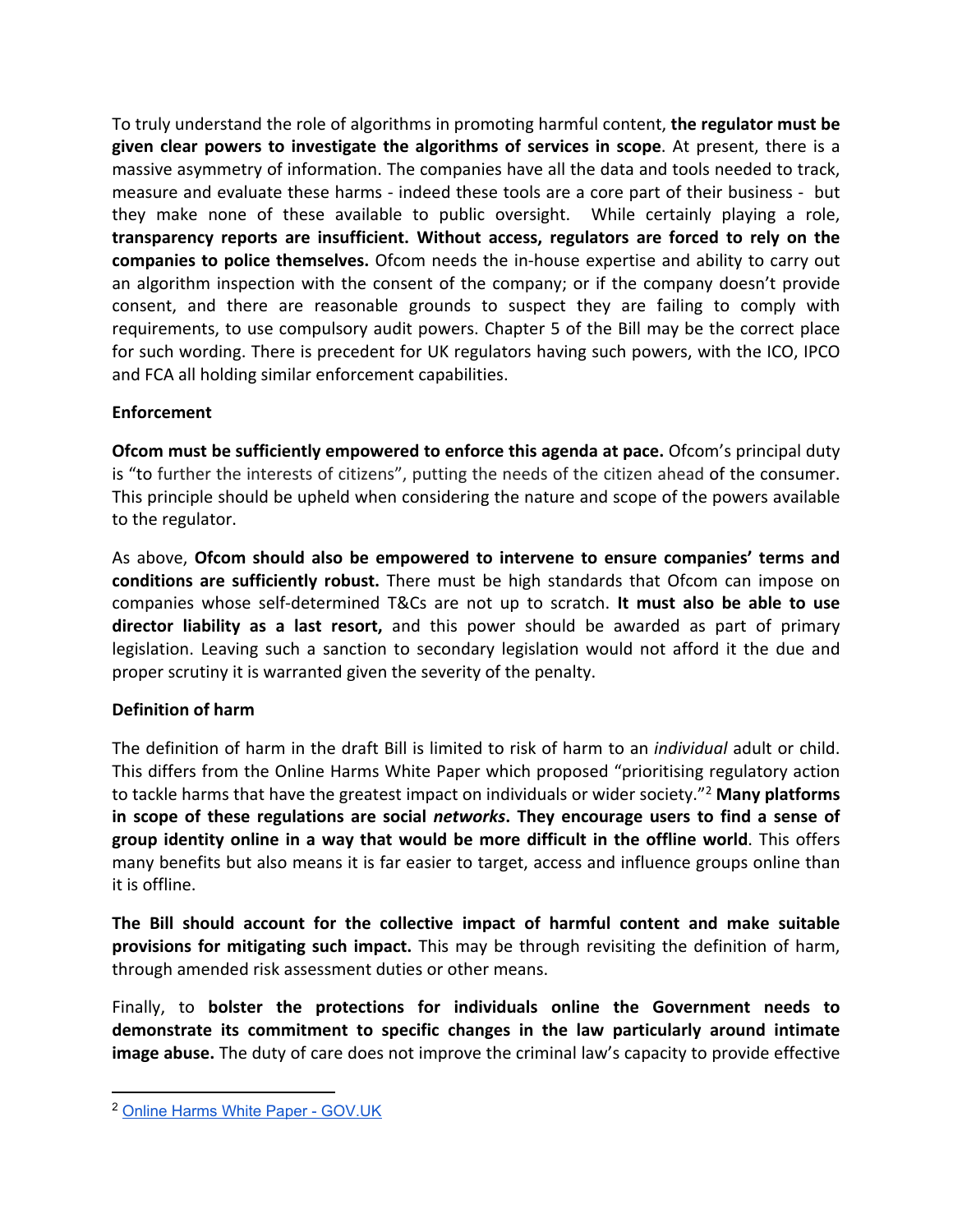redress in individual cases. This should be addressed in order for the new regulatory framework to provide thorough protections.

## **Content of democratic importance**

Clause 13 of the draft Bill makes separate provisions for "content of democratic importance". This includes content which is intended to "contribute to democratic political debate in the United Kingdom". We support initiatives to protect democratic debate and subjective judgment, which are fundamental to our democracy. We **would want to ensure, however, that the language in this clause doesn't enable "democratic importance" to be a cover for vitriol and hate which so many policymakers and public figures witness online**. The public profile of parliamentarians, particularly women MPs, leave them exposed as targets of personal abuse often disguised as political debate. The interpretation of this clause could leave figures in the public eye and those engaging in democratic processes even more vulnerable to abuse.

## **Age Verification and Assurance**

The Government's focus on protecting children online is a welcome and important step in tackling some of the most egregious breaches of trust online. **The best routes to protect children are a comprehensive definition of harms, algorithmic inspection powers and wider inclusion of who is protected.**

**Age assurance** also has a part to play but must be considered a *tool* and not an *end*. There are many calls for age assurance online – particularly in relation to adult content, data protection and age restricted goods and activities - and **there is widespread dismay at the failure to implement part 3 of the Digital Economy Act (DEA).** Whilst recognising the Government's view that the scope of the DEA was too narrow, the prospect of waiting another two or three years for protections for children from adult content and contact is simply untenable.

At present, in the absence of a regulatory or statutory code, each online provider is deciding for themselves what levels of privacy and efficacy are required; with the inevitable outcome that age assurance is poorly understood and little trusted. There are many technological approaches, and a growing market of commercial age assurance providers, but **what is urgently needed is a governance system which sets expectations for those coming into the market.** 

**This urgently requires the introduction of a statutory code of practice for age assurance** that will ensure any age assurance system protects the privacy of users; is proportionate; is appropriate to the capacity and age of a child; is secure; provides appropriate mechanisms for users to challenge or change decisions; is accessible and inclusive to users with protected characteristics; does not unduly restrict access to services to which children should reasonably have access (e.g. news, health and education services); provides sufficient information for a user to understand its operation; is effective in assuring the actual age or age range of a user; anticipates that users may provide inaccurate information; and is compatible with data protection legislation. **It is essential to put trust back into the system for children, teachers, and parents – whilst allaying the privacy concerns of adult users.**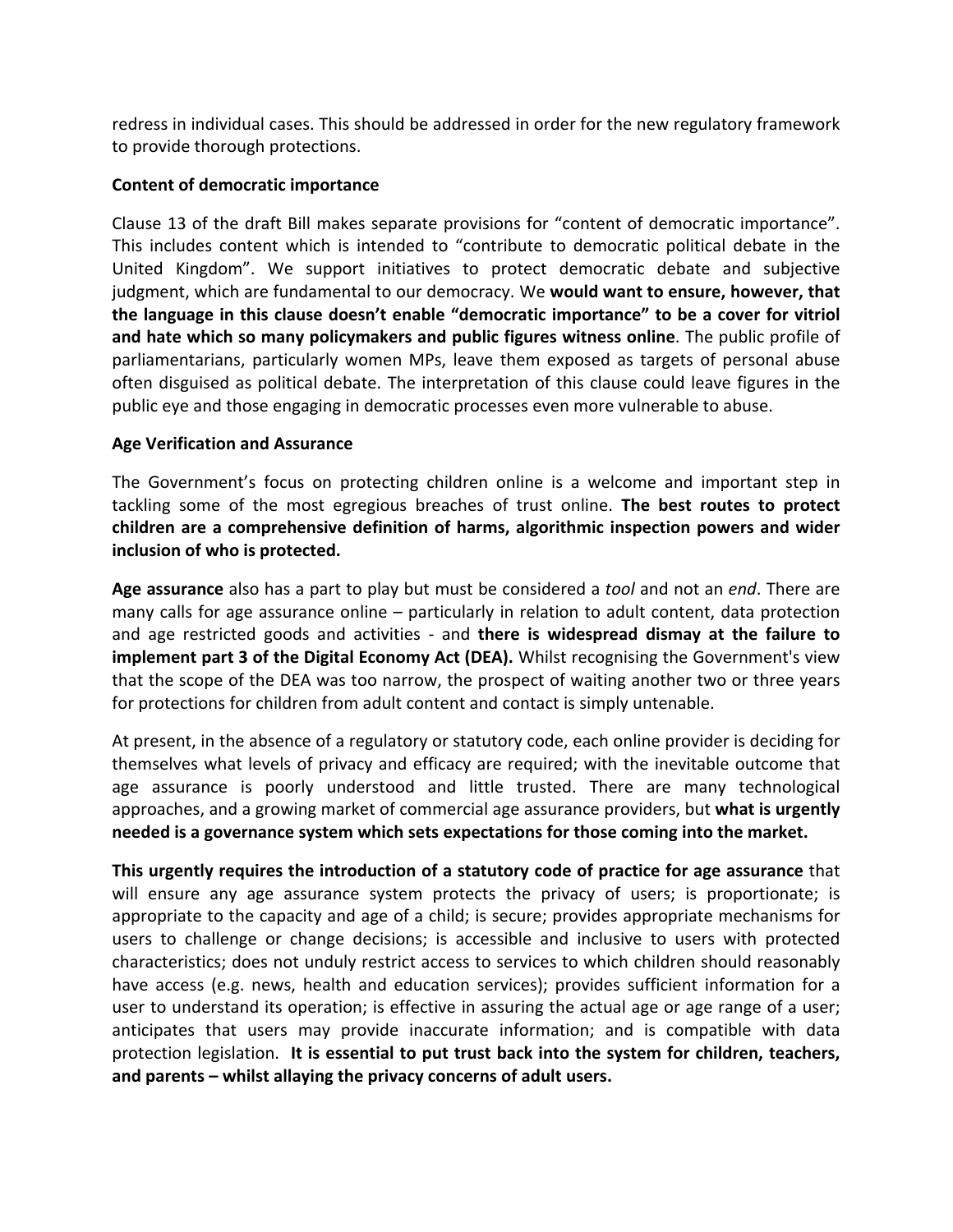### **Anonymity**

**The Bill is silent on anonymity despite the Full Government Response to the Online Harms consultation recognising that many users are subject to vicious abuse from anonymous accounts when engaging online. This is particularly true for girls, women and minority groups, and for Parliamentarians and people in the public eye.** For those with intersecting identities, the abuse is even more acute. Meanwhile, there are many instances where anonymity is critical in protecting personal safety such as for whistleblowers, journalistic sources and survivors of abuse, and protections in these circumstances should be preserved.

There are approaches and solutions which account for different needs and scenarios. **Government should be open to solutions which address anonymous abuse whilst protecting freedom of expression and the legitimate use of anonymity online by certain groups.** There are a range of options, many of which are already applied by some companies to some users. **The issue shouldn't be viewed as a binary choice between total anonymity or no anonymity at all.**

#### **Media literacy**

Media literacy is an integral part of delivering a meaningful programme of change, enabling users to engage critically online and to ask the right questions. We were pleased to see the Online Media Literacy Strategy published this summer. The media literacy programme must be delivered as a cross-departmental initiative. **The Government must not expect a "one size fits all" solution to work in such a complex area.** Delivering an independent programme which accounts for different ages, demographics and computer literacy standards will take time.

**Media literacy should not be considered an alternative to systemic changes to the design and responsibilities of products and services. Users should not be responsible for the harms caused by businesses.** The solution to Covid disinformation will not sit in media literacy alone, but in a systems wide approach where technology also plays its part. **Literacy must also cover a broad range of subjects including data and algorithmic literacy.** Given the focus on children in the draft Bill, there is surprisingly little insight into the role of teachers, Ofsted, and the Department for Education in developing and delivering a media literacy programme in schools. **We would expect to see a comprehensive approach to implementation that engages these groups along with the necessary funding and training to ensure its success.**

Similarly, civil society has flourished, with NGOs, academics and teacher-led initiatives developing robust, tested and regularly evolving tools for educators. It is important that the Government's approach to media literacy embraces the vibrancy of this work, seeking out the best resources that already exist and making them available to schools. **We hope to see Departments come together with civil society and industry to develop a meaningful and nuanced programme which maximises the harm reduction impact of the Bill.**

These are just some of the perspectives our APPGs share on the online harms agenda. We will individually and collectively engage with the Government on our areas of interest and concern, and hope that some of these issues can be addressed before the Bill reaches Parliament. While